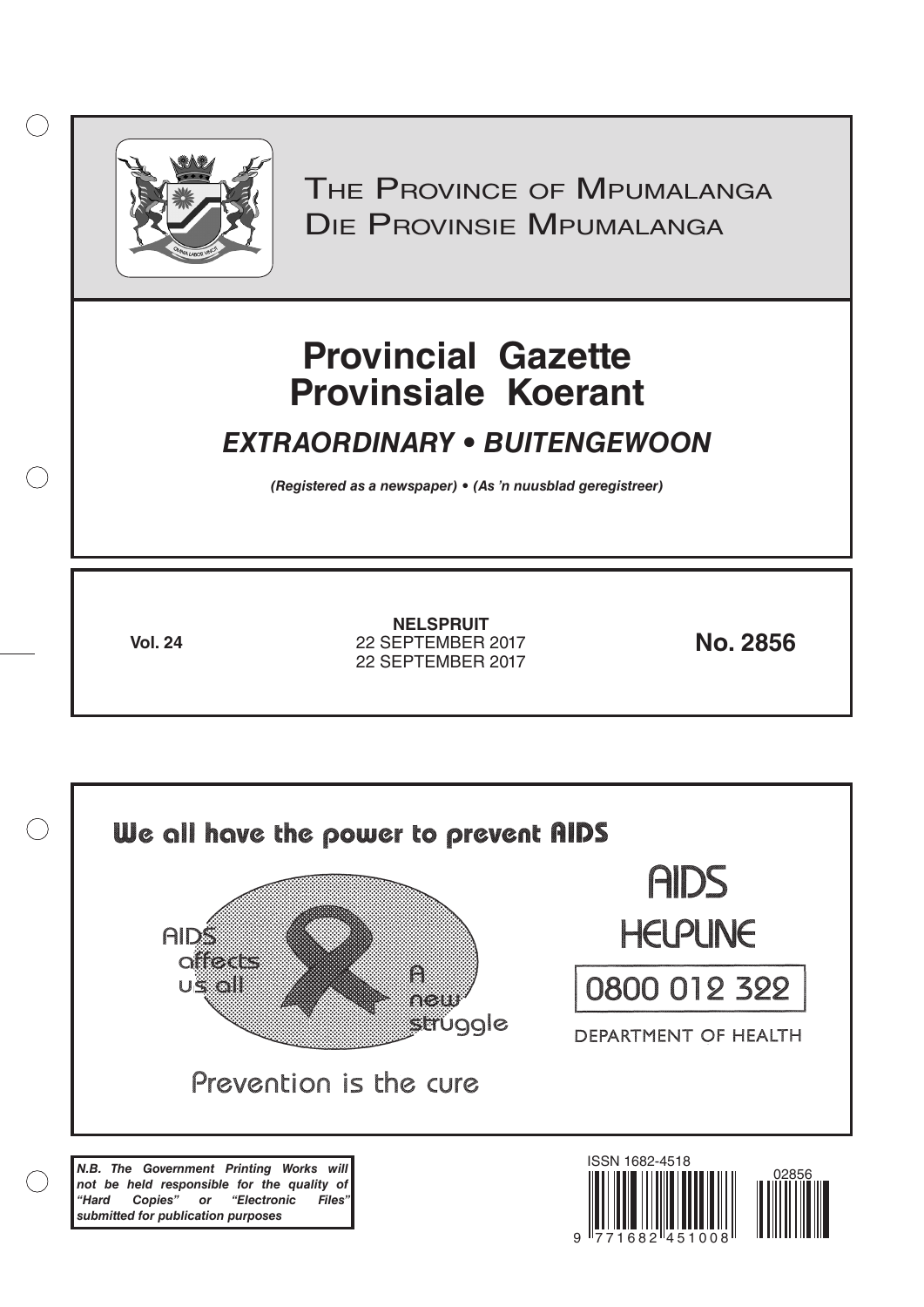## **IMPORTANT NOTICE:**

**The GovernmenT PrinTinG Works Will noT be held resPonsible for any errors ThaT miGhT occur due To The submission of incomPleTe / incorrecT / illeGible coPy.**

**no fuTure queries Will be handled in connecTion WiTh The above.**

#### **CONTENTS**

|     |                                                                                                           | Gazette<br>No. | Page<br>No. |
|-----|-----------------------------------------------------------------------------------------------------------|----------------|-------------|
|     | <b>PROVINCIAL NOTICES • PROVINSIALE KENNISGEWINGS</b>                                                     |                |             |
| 123 | Mpumalanga Gambling Act (5/1995), as amended: Application for transfer of a totalisator agency licence to | 2856           |             |
| 124 | Mpumalanga Gambling Act (5/1995), as amended: Application for transfer of a totalisator agency licence to | 2856           |             |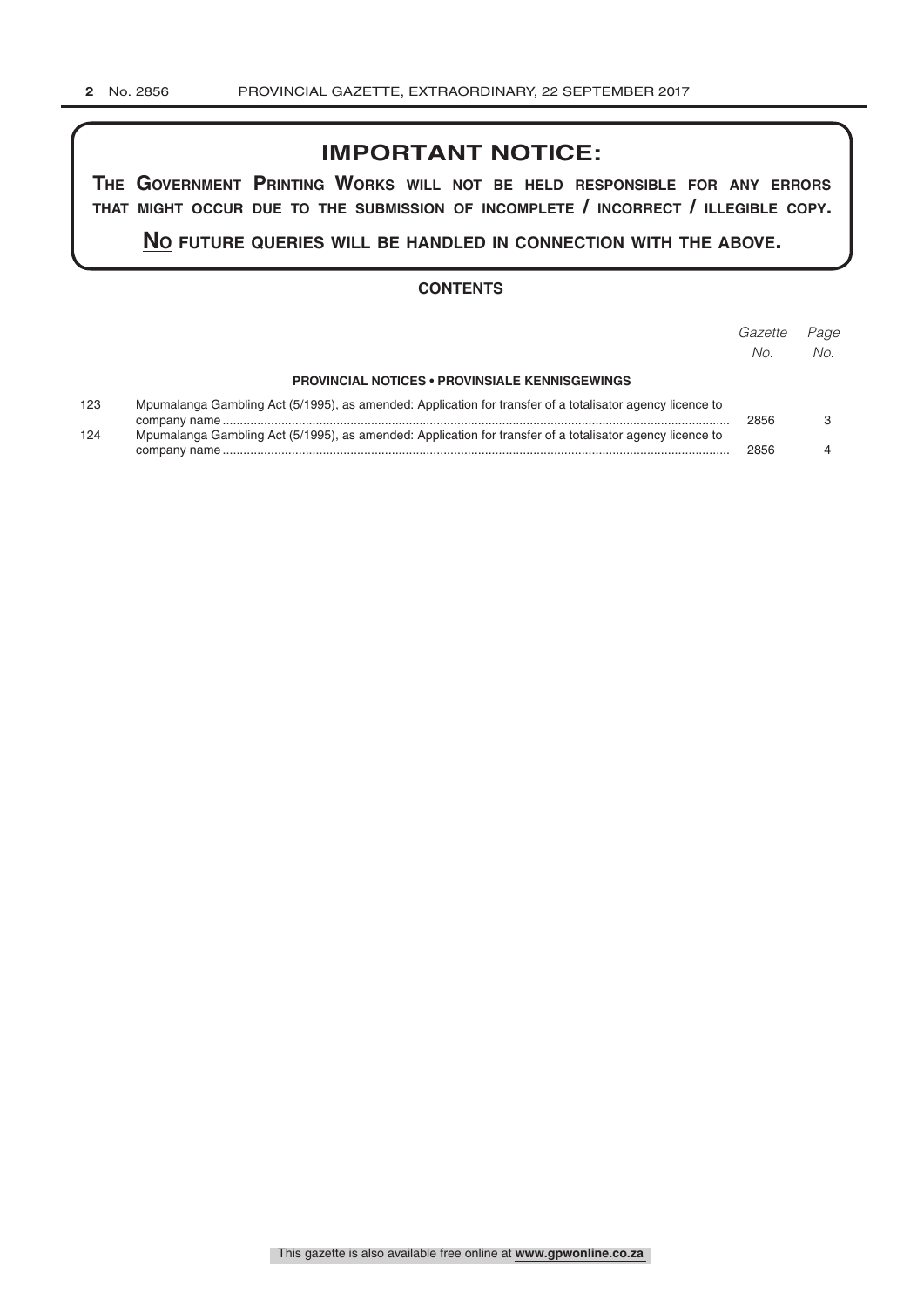### Provincial Notices • Provinsiale Kennisgewings

#### **PROVINCIAL NOTICE 123 OF 2017**

## **MPUMALANGA GAMBLING ACT (ACT 5 OF 1995), AS AMENDED APPLICATION FOR TRANSFER OF A TOTALISATOR AGENCY LICENCE TO COMPANY NAME**

Notice is hereby given that Phumelela Gaming & Leisure t/a TAB intends submitting an application to Mpumalanga Gambling Board for the transfer of the Totalisator Agency licence from Abel Masango to private company name Mbijana Mbijana Trading And Projects for the licensed site located at No 455, Frederick Street, Leandra, Mpumalanga, 2230.

The application will be open to public inspection at the offices of Mpumalanga Gambling Board, First Avenue, White River, 1240 for 30 (thirty) days from 22 September 2017.

Attention is directed to the provisions of Section 26 of the Mpumalanga Gambling Act, 1995 (Act 5 of 1995) as amended; which makes provision for the lodging of written objections in respect of the application.

Persons wishing to make an objection or comment on this application shall do so in writing to the Authority within the period mentioned above.

Such objections should be lodged with the Chief Executive Officer, Mpumalanga Gambling Board, First Avenue, Private Bag X 9908, White River, 1240; within 30 days from 22 September 2017.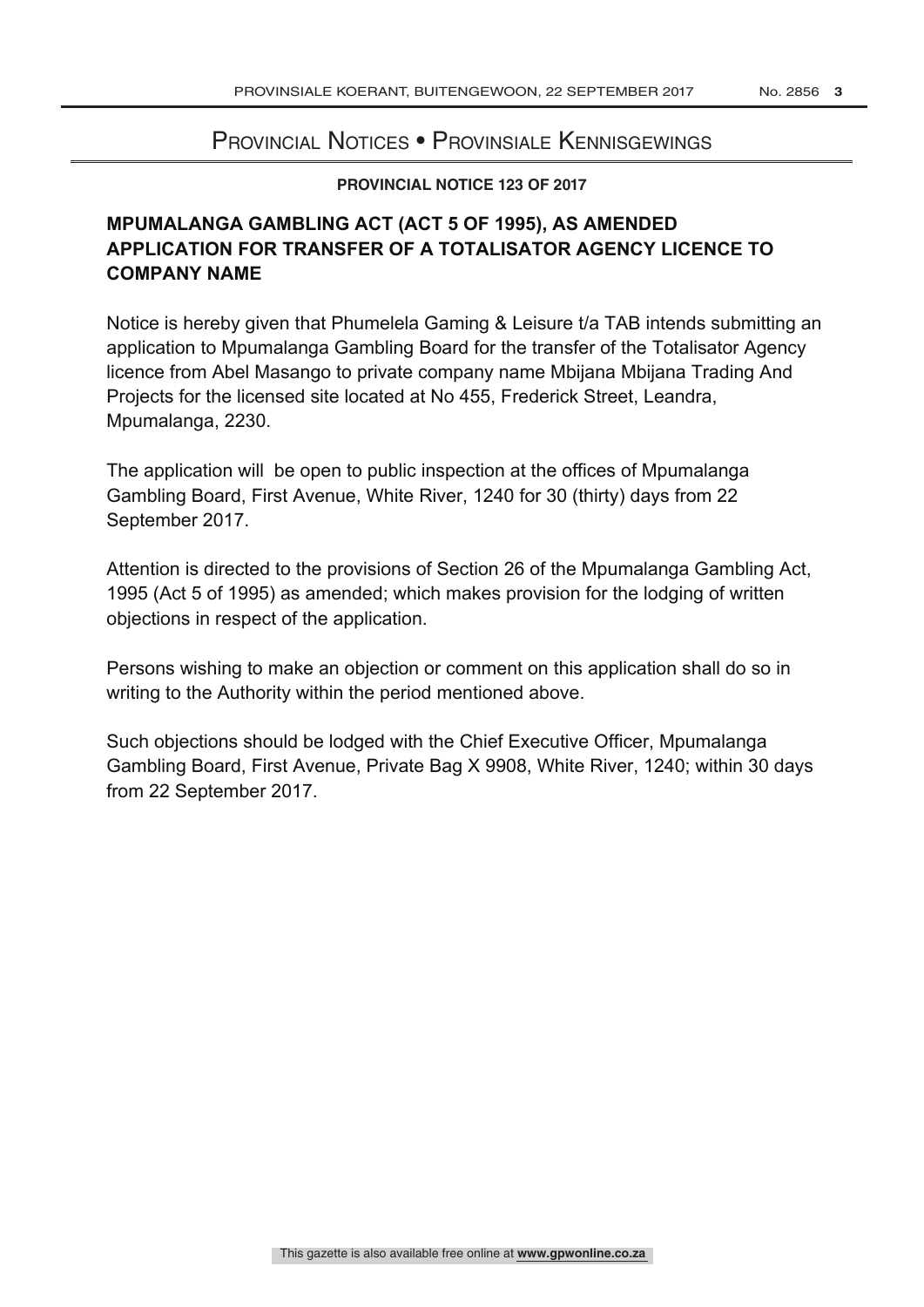#### **PROVINCIAL NOTICE 124 OF 2017**

#### **MPUMALANGA GAMBLING ACT (ACT 5 OF 1995), AS AMENDED APPLICATION FOR TRANSFER OF A TOTALISATOR AGENCY LICENCE TO COMPANY NAME**

Notice is hereby given that Phumelela Gaming & Leisure t/a TAB intends submitting an application to Mpumalanga Gambling Board for the transfer of the Totalisator Agency licence from Abel Masango to private company name Mbijana Mbijana Trading And Projects for the licensed site located at No 1055, Phola, Mpumalanga, 2230.

The application will be open to public inspection at the offices of Mpumalanga Gambling Board, First Avenue, White River, 1240 for 30 (thirty) days from 22 September 2017.

Attention is directed to the provisions of Section 26 of the Mpumalanga Gambling Act, 1995 (Act 5 of 1995) as amended; which makes provision for the lodging of written objections in respect of the application.

Persons wishing to make an objection or comment on this application shall do so in writing to the Authority within the period mentioned above.

Such objections should be lodged with the Chief Executive Officer, Mpumalanga Gambling Board, First Avenue, Private Bag X 9908, White River, 1240; within 30 days from 22 September 2017.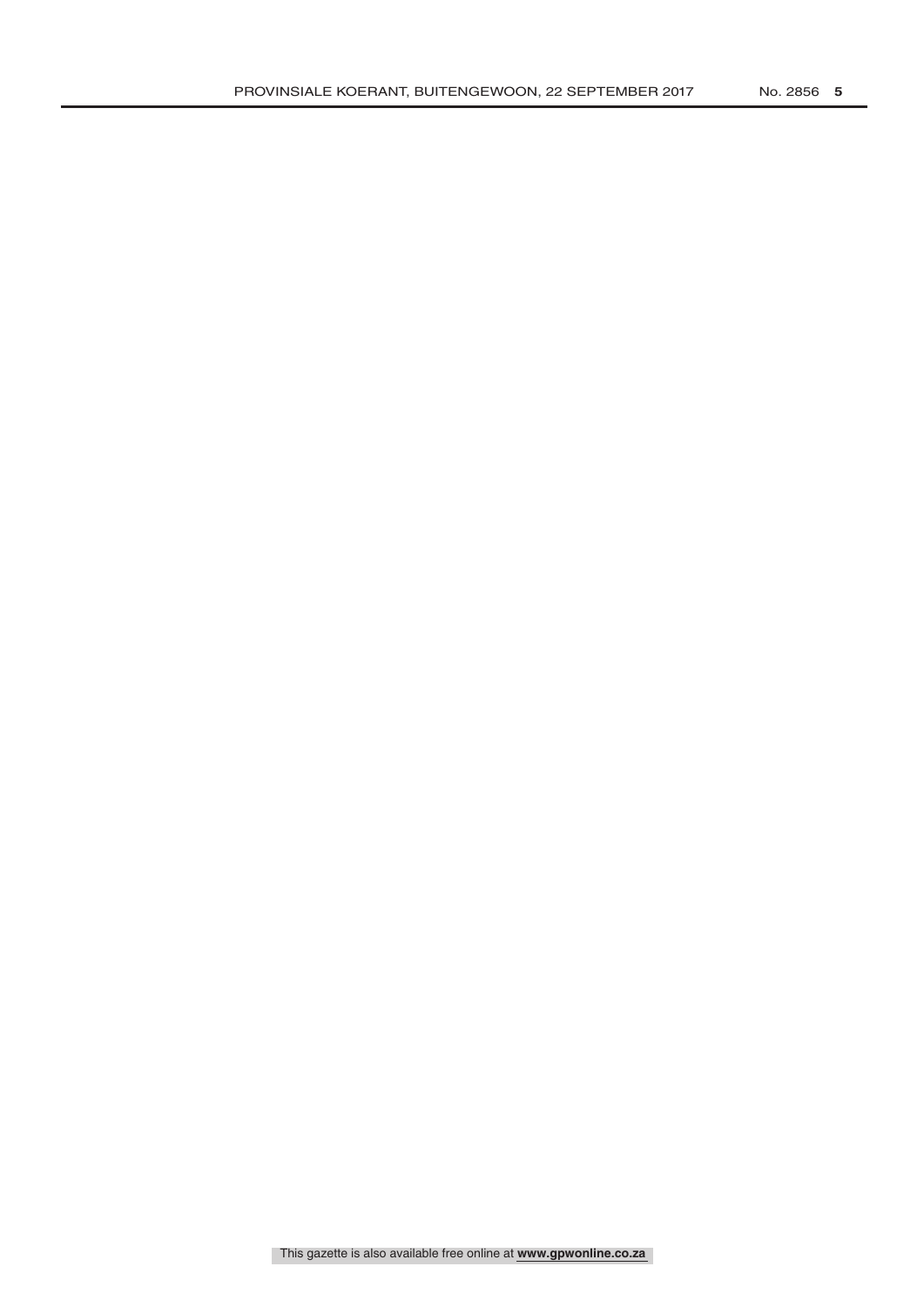This gazette is also available free online at **www.gpwonline.co.za**